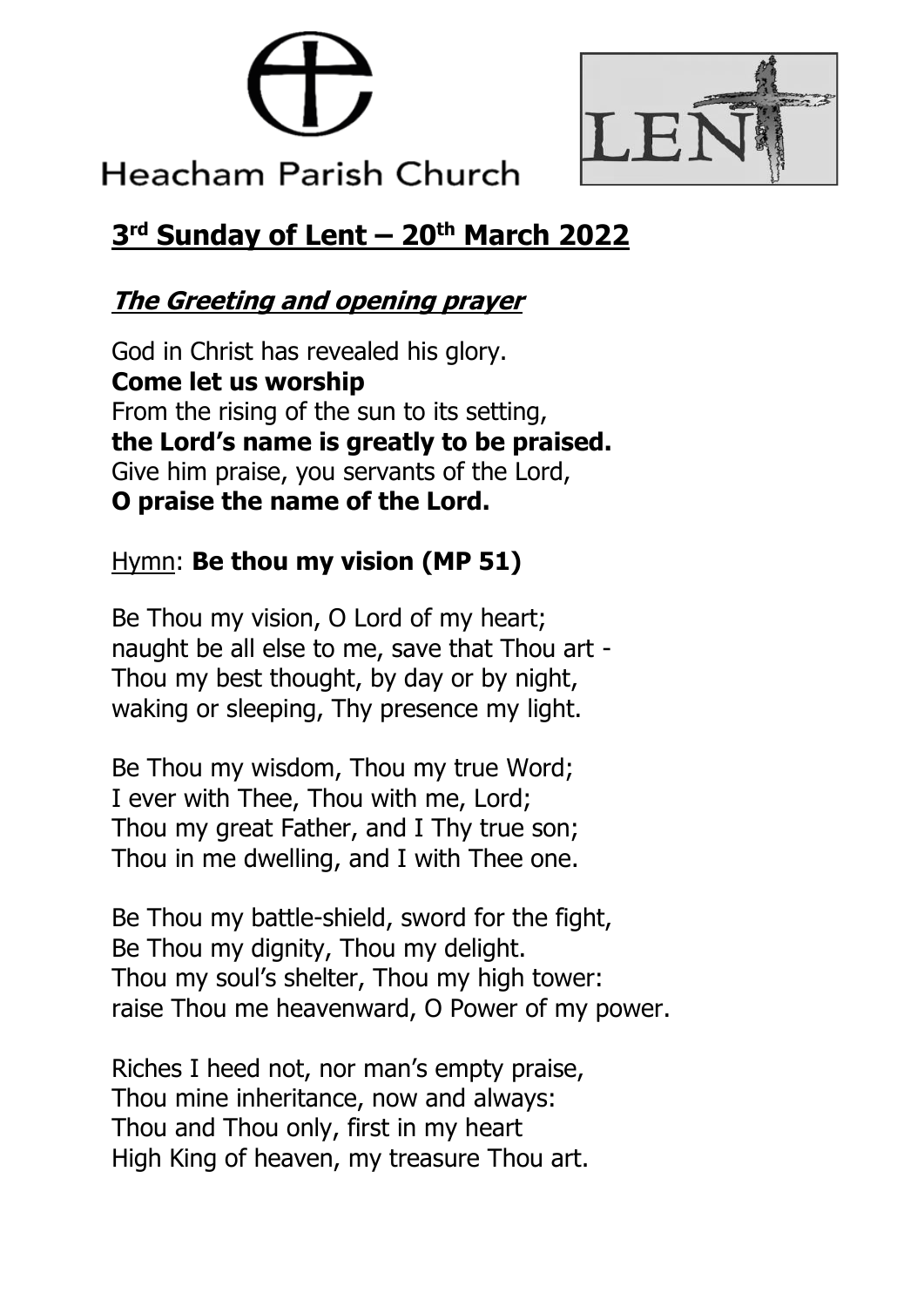High King of heaven, after victory won, may I reach heaven's joys, O bright heaven's sun Heart of my own heart, whatever befall, still be my vision, O ruler of all.

# **Confession and forgiveness.**

St. Paul says, 'Be imitators of God; love as Christ loved, do not grieve the Holy Spirit, put away all anger and bitterness, all slander and malice.'

So let us confess our sins to God, who forgives in Christ.

Together we say, Most merciful God, Father of our Lord Jesus Christ, we confess that we have sinned in thought, word, and deed. We have not loved you with our whole hearts. We have not loved our neighbours as ourselves. In your mercy forgive what we have been, help us to amend what we are, and direct what we shall be; that we may do justly, love mercy, and walk humbly with you, our God. Amen.

May the God of love bring us back to himself, forgive us our sins, and assure us of his eternal love in Jesus Christ our Lord. **Amen.**

#### Hymn: **Blessed be the name of the Lord (MP 809)**

Blessed be the name of the Lord, blessed be the name of the Lord, blessed be the name of the Lord Most High! Blessed be the name of the Lord, blessed be the name of the Lord, blessed be the name of the Lord Most High!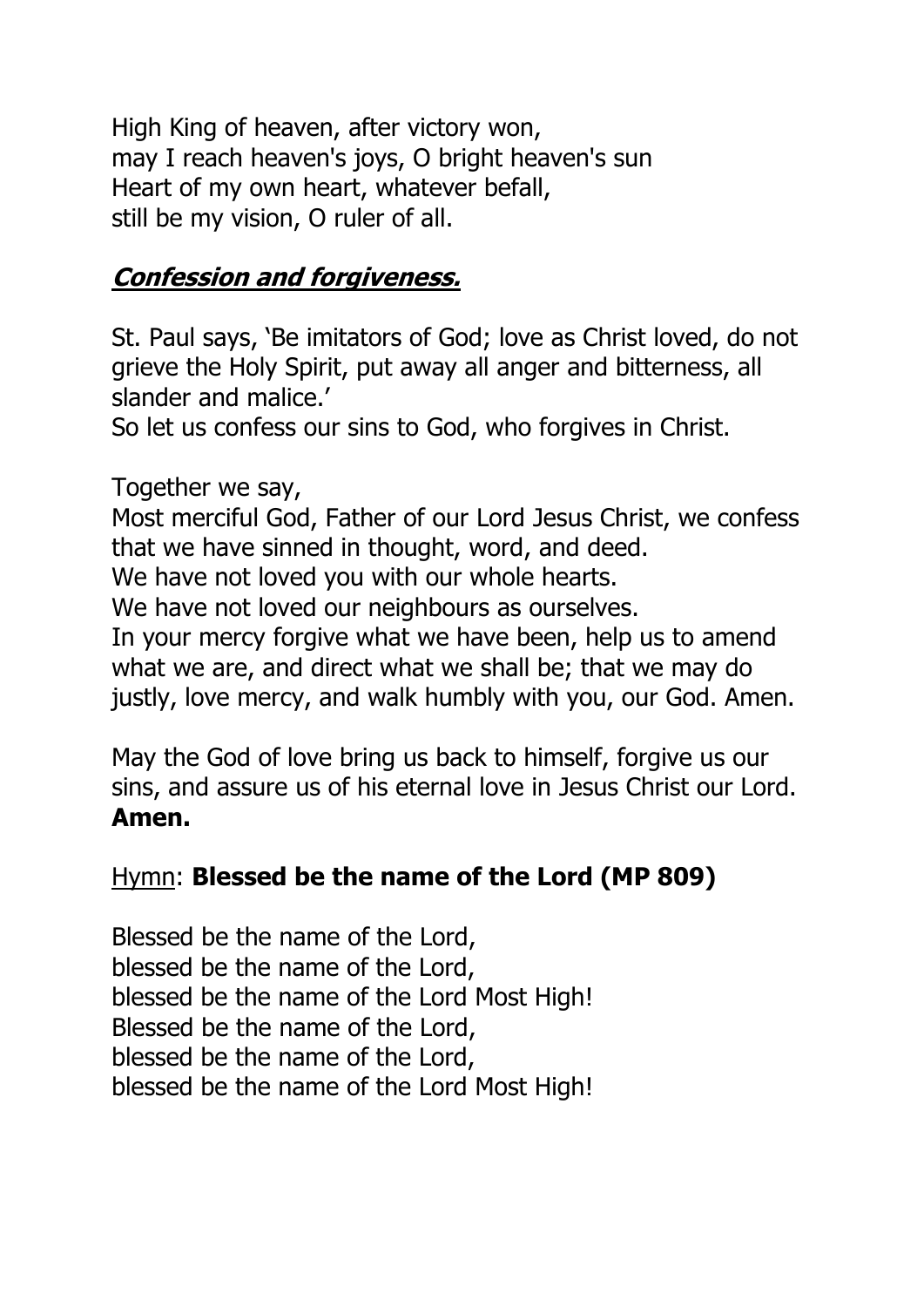The name of the Lord is a strong tower the righteous run into it, and they are saved; the name of the Lord is a strong tower the righteous run into it, and they are saved.

Glory to the name of the Lord, glory to the name of the Lord, glory to the name of the Lord Most High! Glory to the name of the Lord, glory to the name of the Lord, glory to the name of the Lord Most High!

The name of the Lord ...

Holy is the name of the Lord, holy is the name of the Lord, holy is the name of the Lord Most High! Holy is the name of the Lord, holy is the name of the Lord, holy is the name of the Lord Most High!

The name of the Lord ...

#### **Verses from psalm 34.**

Together we say: O magnify the Lord with me, let us exalt his name together. I sought the Lord and he answered me, He delivered me from all my fears. O magnify the Lord with me.

In my weakness I cried to the Lord, He heard me and saved me from my troubles. Let us exult His name together. Glory to the Father and to the Son and to the Holy Spirit.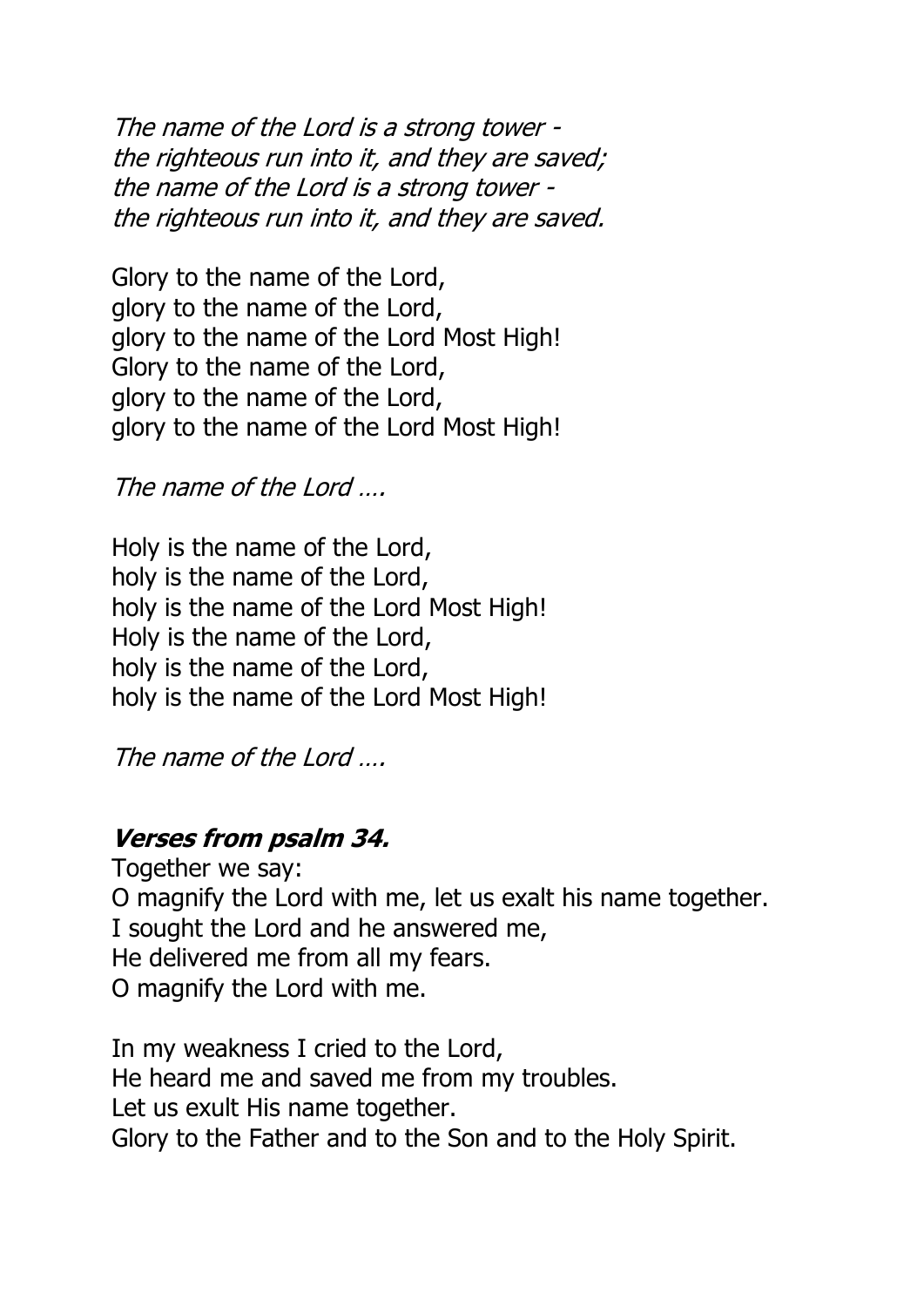O magnify the Lord with me, let us exult His name together. Amen.

## **Bible reading** – Luke 13: 1-9

# **A reflection** – by Penny

Down through the ages humanity seems to have had a morbid fascination with death and disaster. The Galilean pilgrims in our passage today illustrate just this. Through Chapter 12 Jesus has sometimes been talking only to his disciples, now he is speaking to the crowd. That's when these noisy questioners crash in. They raise the tragedies of the day which were obviously familiar to Jesus and this audience, but Luke's gospel is our only surviving source of information. The reference to Pilate mingling the blood of Galileans with their sacrifices appears to refer to a massacre of Galilean pilgrims in Jerusalem. We do not know why Pilate slaughtered these people, but the deed corresponds with other historical writings which record Pilate's irrational brutality. The tower at Siloam may have been part of the city wall which collapsed spontaneously crushing eighteen inhabitants. Actually, the details do not matter. We have two newsworthy tragedies, one an instance of state-sponsored terror and the other a random accident. Both unexpectedly ended multiple lives and that illustrates the precarious nature of our very existence.

Why did they raise these events with Jesus? Did they want him to comment on the Jewish 'party line' which claimed that God's punishment was proportional to the degree of sin, or did they want him to condemn Pilate's action? Remember, Jesus was on his way to Jerusalem and in all probability anything he said about Pilate would get there before him. Both scenarios held political implications, one with the Romans, the other with the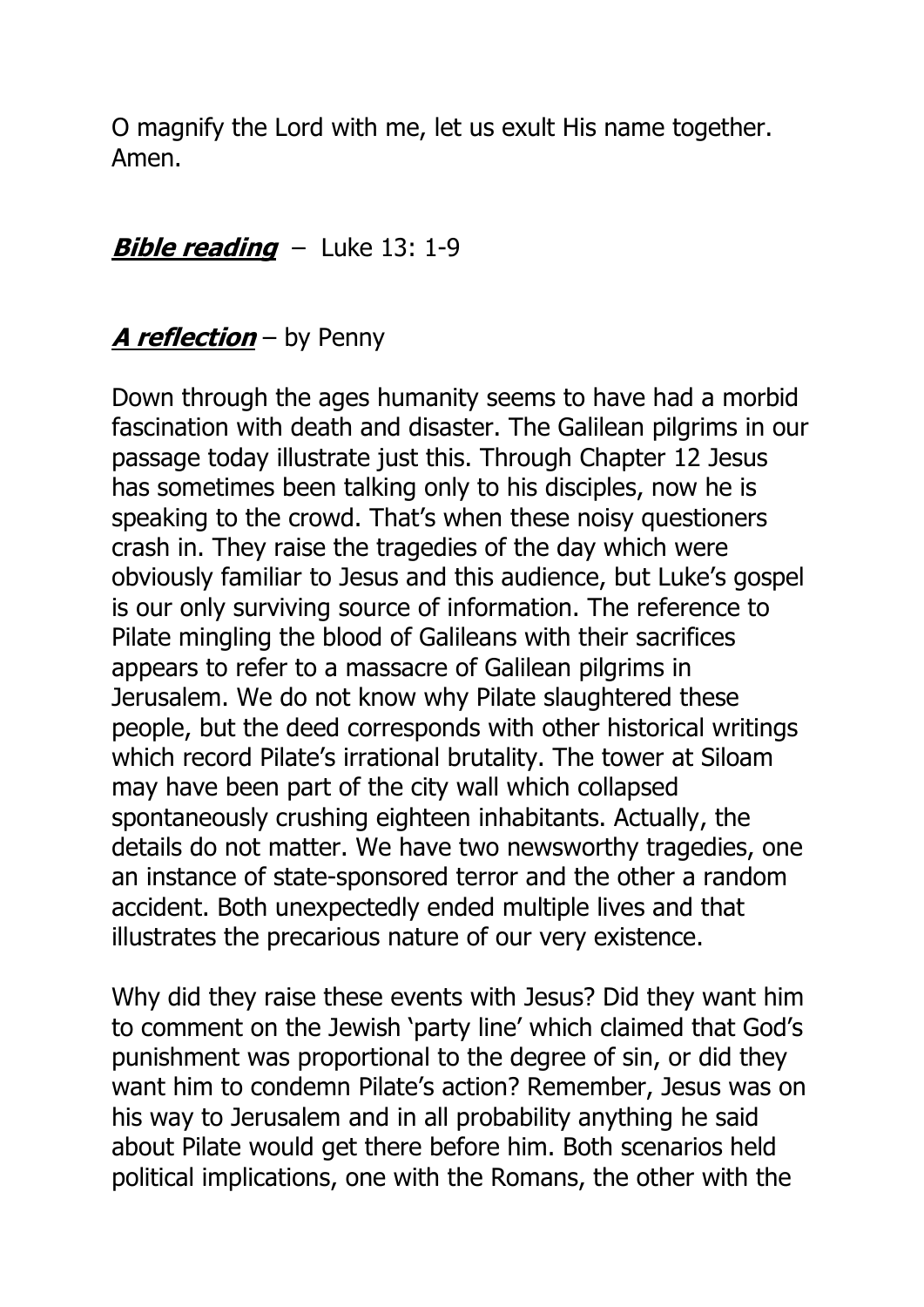Jews. He could not ignore these issues, or the crowd would accuse him of being pro-Roman, neither could he accuse Pilate as this would bring him in to conflict with the Roman rulers. Furthermore, he states firmly, 'No, these people were not worse sinners or more guilty than other Jews', so we must not equate tragedy with divine punishment. Sin does not make atrocities come; they just occur.

This is not the soft and tender Jesus calling, this is loud and pointed. Never mind them, what about you? He turns away from disasters and victims - why? to address those of us who have to date survived the hazards of the universe and human society. (And that is not because we are specially blessed). He addresses the universal need for repentance. Twice he says, "unless you repent, you too will all perish". This is death of one's soul, not physical, bodily death which we shall all experience. The urgency of repentance is marked by this illustrated fragility of life. God offers us the opportunity to reorientate ourselves to a new consciousness of our shortcomings and real situation of our lives. Those who had not repented in life will suddenly find they have delayed too long and lost that opportunity. He does not promise protection from disaster, but just as the fragility of our life demands urgency, so that very life gives us the opportunity to seize what God in his graciousness has provided for us. That is what the parable of the fig-tree is all about.

This short parable speaks of imminent judgement using the same images as John the Baptist used in Chapter 3. "every tree that does not produce good fruit will be cut down". A tree may continue to grow without bearing any fruit because it has been granted additional time to do what it is supposed to do i.e. produce fruit. Just because we have not been 'cut down' we cannot assume we are bearing fruit. Have we prayed about the nature of our call? What fruit is God wanting each one of us to produce? It is God's patience and mercy that temporarily keeps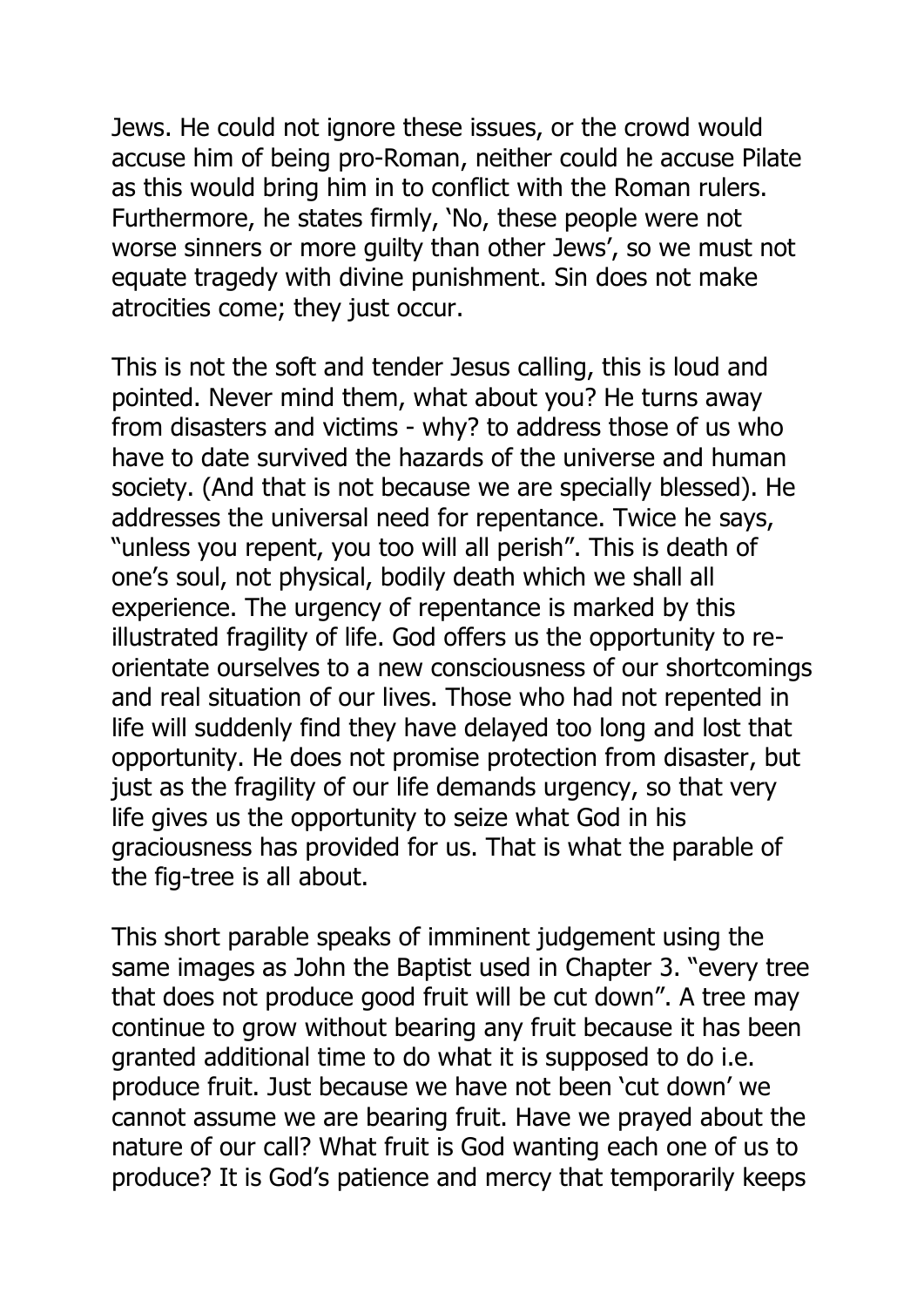judgment waiting. Like the gardener in the parable God does everything possible to persuade us to act as his servants and produce fruit. We are not left to our own devices; he encourages us to repent. These words about judgment and repentance are starkly pointed. However, they depict human life as a gift, albeit a fragile one, which we can do little to protect. Our existence is fleeting.

Our generation is typical of humanity down through the ages and we share the fascination with death and disaster from which we insulate ourselves by viewing at a comfortable distance. So far in 2022 we have seen crowds of refugees in Ethiopia, Yemen, and Venezuela. A volcanic eruption in Tonga. A super typhoon hit the Philippines. Mudslides in Brazil. Wildfires in Argentina, South Korea, and USA. Flooding in Australia and this country. All during a pandemic of Covid-19. Now Europe is engulfed in the humanitarian crisis unfolding in Ukraine and the warmongering from which it has resulted. The scale and proximity of this tragedy is vividly imprinted on the minds of each one of us. This should shake us out of our complacency and underline the perils of our existence. There may be lots wrong with the global society in which we live (though there is also much that is good) but God's purpose for us is to work for that which is better. Jesus asks with an urgency fuelled for us by those sights of devastation "What about you? How will you live your life?"

#### **Musical offering**

#### **Affirmation of faith**

Together we affirm what we believe, We believe in God the Father, from whom every family in heaven and on earth is named.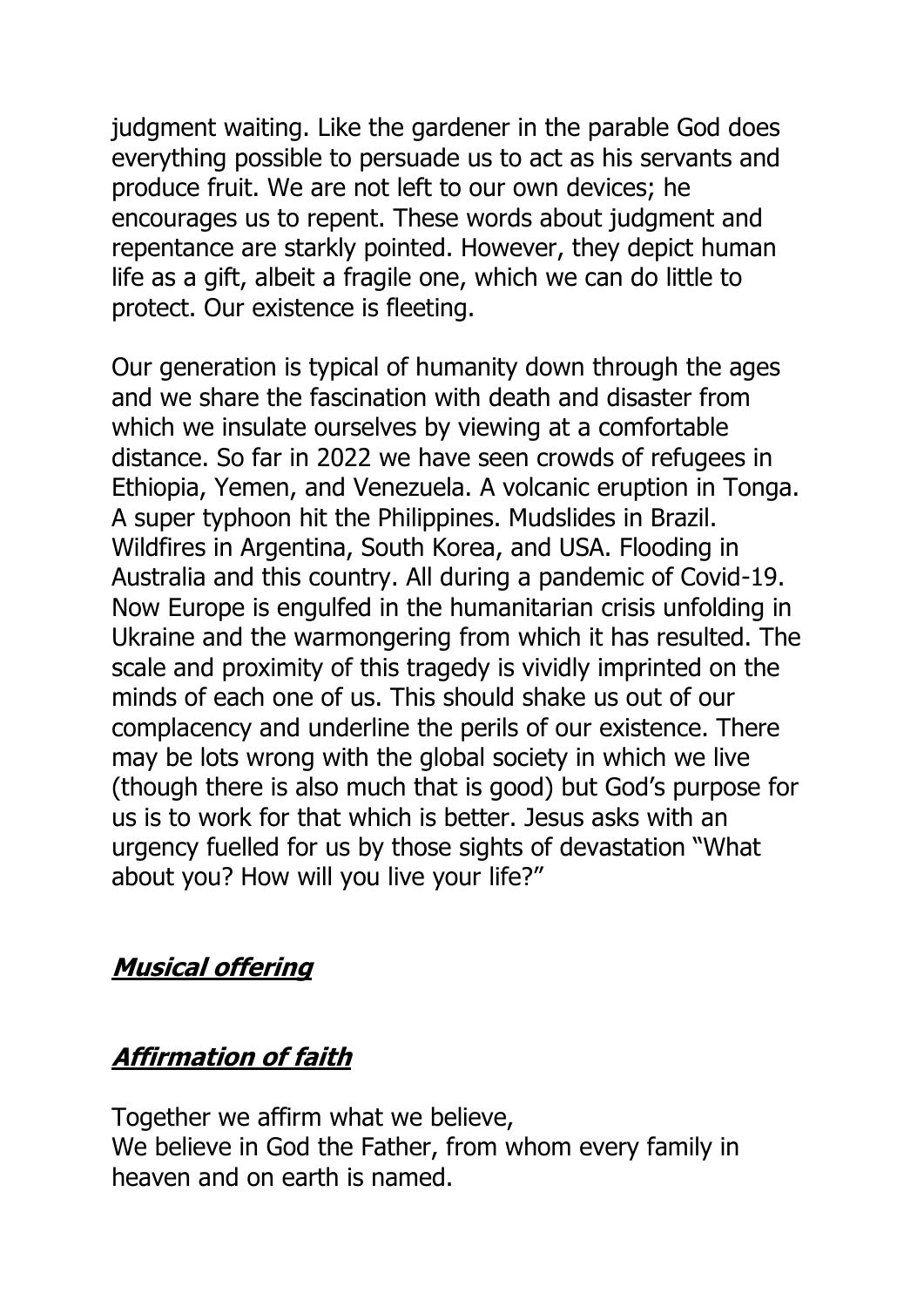We believe in God the Son, who lives in our hearts through faith, and fills us with His love. We believe in God the Holy Spirit who strengthens us with power from on high. We believe in one God; Father, Son and Holy Spirit. **Amen.**

#### Hymn: **My Jesus, my Saviour (MP 1003)**

My Jesus, my Saviour, Lord, there is none like You. All of my days, I want to praise the wonders of Your mighty love. My comfort, my shelter, tower of refuge and strength, let every breath, all that I am, never cease to worship You.

Shout to the Lord, all the earth let us sing, power and majesty, praise to the King. Mountains bow down and the seas will roar at the sound of Your name. I sing for joy at the work of Your hands, for ever I'll love You, for ever I'll stand. Nothing compares to the promise I have In You.

# **Prayers of Intercession** - Led by Gordon

God of hope, you have told us that when we call on your name you answer. In this season of Lent, we cry to you for the people of Ukraine. We ask that you would bring protection, that you would bring healing, that you would bring justice. By your Spirit, guide the leaders of the nations so they may discern the way to peace. In the name of Jesus, whose kingdom is peace.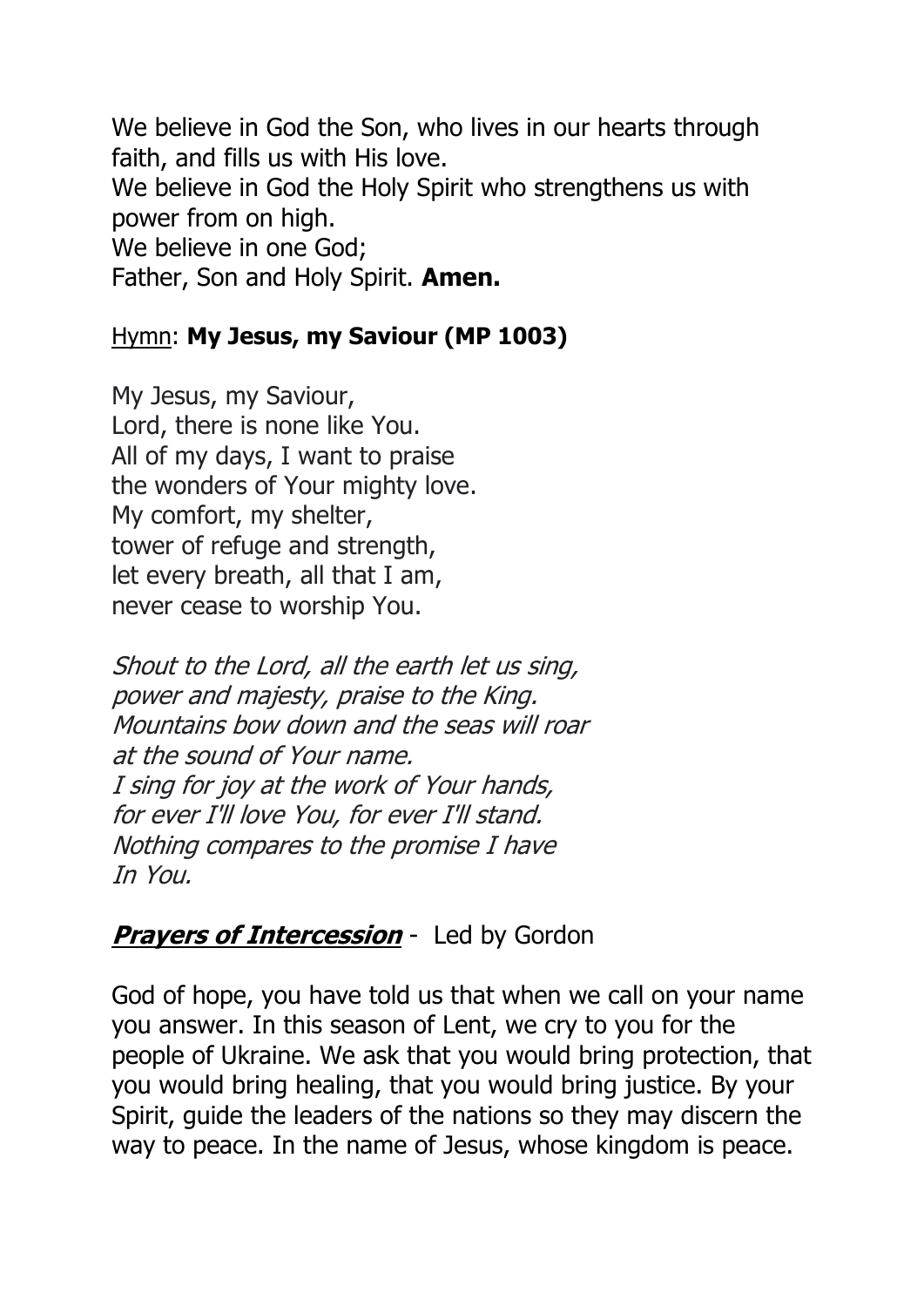Lord in your mercy, hear our prayer. Across the world a number of countries have ongoing conflicts. Whether this is due to civil war, territorial disputes, terrorism, political instability or sectarianism, there are many countries where there is violence, and lives being lost. We place before you Afghanistan, Myanmar, Yemen, Ethiopia, Syria, and Libya naming only a few. God of peace, challenge the weapons of war and banish hatred and division, so that all your children may sleep secure.

Lord in your mercy, hear our prayer.

The World Food Programme has released a report saying that, across the world, over 800 million people go to bed hungry at night. Of those 44 million are facing famine. Whether this is as a result of conflict, climate shock, or even economic consequences of Covid. It is also in part a result of mans greed. Almighty God, it is difficult to see children suffer, especially from hunger. We pray for You to give the hungry daily bread today (Matthew 6:11) and end their persistent hunger. Provide the food they need to grow and thrive. Pour out Your grace on hungry families, especially parents straining to feed their children despite dwindling resources.

Lord in your mercy, hear our prayer.

Lord, we pray for our community. Teach us to be good neighbours, not just to the folk who live nearby but to everyone that we meet, to see the best in, and want the best for all your precious children. Help each of us to be a witness to those around us, through what we say and do, and that they may see Christ in us.

Lord in your mercy, hear a prayer.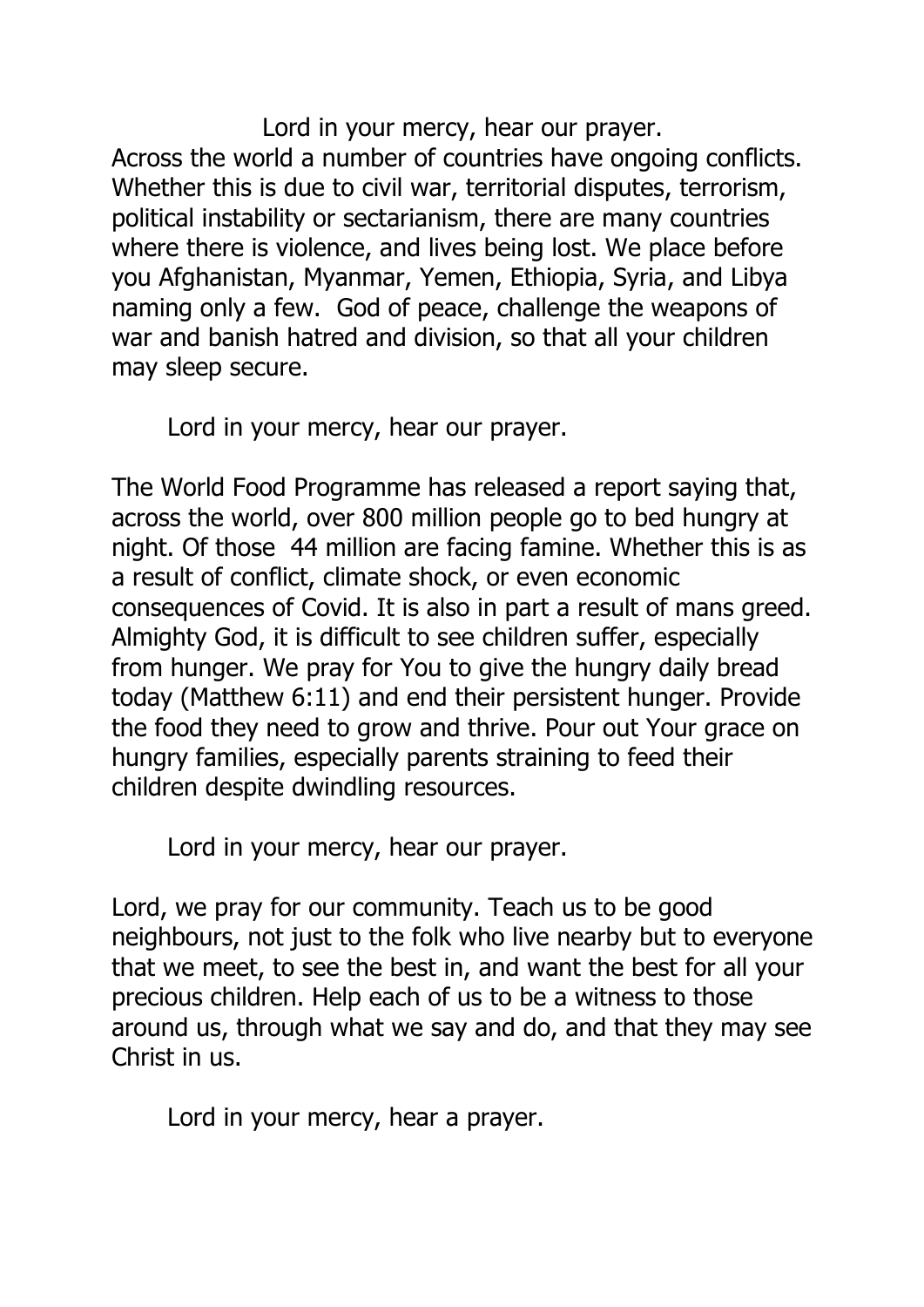Heavenly Father we pray for those who are bereaved both recently and those who still miss loved ones. Bring them your peace and comfort at this time. We pause for a few moments and bring to mind those who we know.

Lord in your mercy, hear our prayer.

Finally, we pray for ourselves for the Growth of our Church:

God of Mission Who alone brings growth to your Church Send your Holy Spirit to give Vision to our planning Wisdom to our actions Joy to our worship And power to our witness. Help our church to grow in numbers In spiritual commitment to you And in service to our local community Through Jesus Christ our Lord Amen

Merciful Father, accept these prayers for the sake of your Son Jesus Christ our Lord Amen.

# **The Lord's Prayer**

As our saviour taught us, so we pray, together we say, Our Father in heaven, hallowed be your name, your kingdom come, your will be done, on earth as in heaven. Give us today our daily bread.

Forgive us our sins as we forgive those who sin against us. Lead us not into temptation but deliver us from evil. For the kingdom, the power, and the glory are yours now and forever. Amen.

# Hymn: **Hallelujah, sing to Jesus (MP 207)**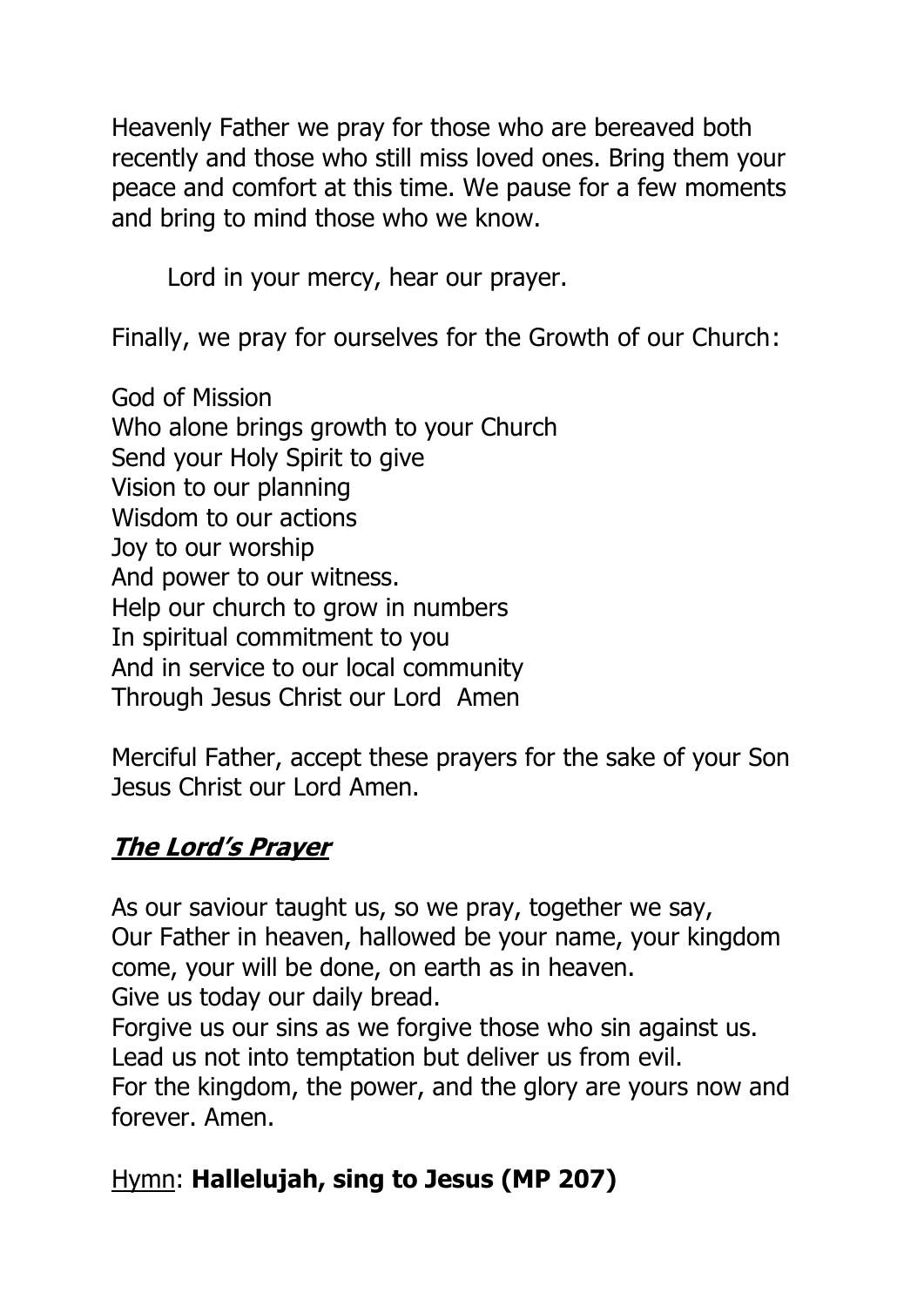Hallelujah! sing to Jesus, His the sceptre, His the throne; Hallelujah! His the triumph, His the victory alone. Hark! The songs of peaceful Zion thunder like a mighty flood: Jesus out of every nation hath redeemed us by His blood.

Hallelujah! not as orphans are we left in sorrow now; hallelujah! He is near us, faith believes, nor questions how. Though the cloud from sight received Him when the forty days were o'er, shall our hearts forget His promise, 'I am with you evermore'?

Hallelujah! Bread of heaven! Thou on earth our food, our stay; Hallelujah here the sinful flee to Thee from day to day. Intercessor, friend of sinners, earth's Redeemer, plead for me, where the songs of all the sinless sweep across the crystal sea.

Hallelujah! Hallelujah! Glory be to God on high; to the Father, and the Saviour, who has gained the victory; glory to the Holy Spirit, fount of love and sanctity. Hallelujah! Hallelujah! to the triune Majesty.